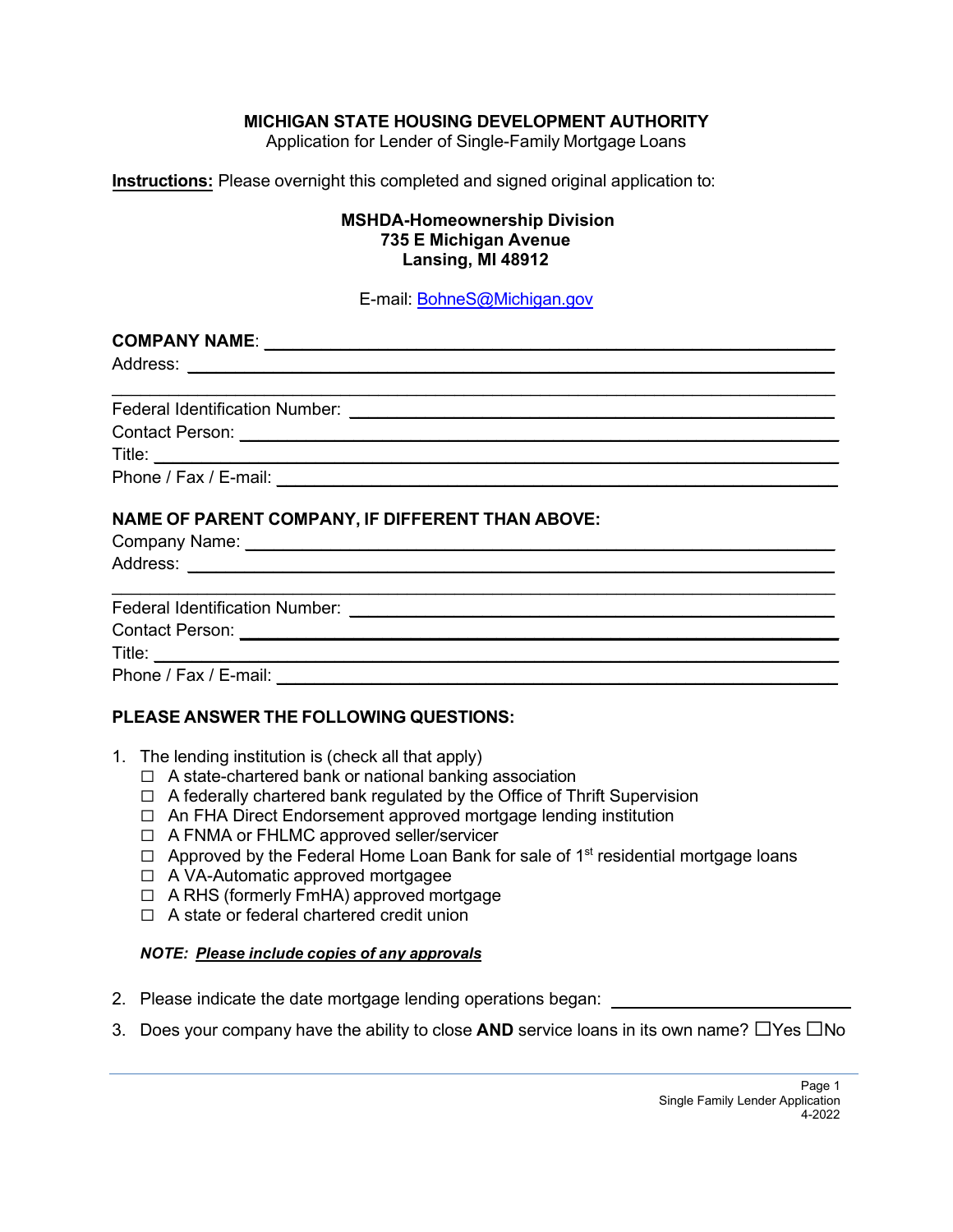- 4. In what exact name does your company:
- Originate Loans: The Contract of Security and Security and Security and Security and Security and Security and Security and Security and Security and Security and Security and Security and Security and Security and Secur • Underwrite Loans: The Communication of the Communication of the Communication of the Communication of the Communication of the Communication of the Communication of the Communication of the Communication of the Communica • Fund Loans:  $\frac{1}{2}$  and  $\frac{1}{2}$  and  $\frac{1}{2}$  and  $\frac{1}{2}$  and  $\frac{1}{2}$  and  $\frac{1}{2}$  and  $\frac{1}{2}$  and  $\frac{1}{2}$  and  $\frac{1}{2}$  and  $\frac{1}{2}$  and  $\frac{1}{2}$  and  $\frac{1}{2}$  and  $\frac{1}{2}$  and  $\frac{1}{2}$  and  $\frac{1}{2}$  a  $\bullet$  Deliver Loans:  $\bullet$  Deliver Loans:  $\bullet$  Deliver Loans:  $\bullet$  Deliver Loans: 5. List all branches that will be originating MSHDA loans in Michigan. (Attach a second page if necessary.) Manager: <u> 1989 - Johann Stoff, deutscher Stoffen und der Stoffen und der Stoffen und der Stoffen und der Stoffen und de</u> Phone / Fax / E-mail: <u>\_\_\_\_\_\_\_\_\_\_\_\_\_\_\_</u> Name of Branch: <u>Alexander State of Branch State of Branch State of Branch State of Branch State of Branch State of Branch State of Branch State of Branch State of Branch State of Branch State of Branch State of Branch Sta</u> Phone / Fax / E-mail: <u>Contract Communication</u> of the contract of the contract of the contract of the contract of the contract of the contract of the contract of the contract of the contract of the contract of the contract Manager: Phone / Fax / E-mail: The contract of the contract of the contract of the contract of the contract of the contract of the contract of the contract of the contract of the contract of the contract of the contract of the cont Name of Branch: the contract of the contract of the contract of the contract of the contract of the contract of the contract of the contract of the contract of the contract of the contract of the contract of the contract o Manager: Phone / Fax / E-mail: The contract of the contract of the contract of the contract of the contract of the contract of the contract of the contract of the contract of the contract of the contract of the contract of the cont 6. Please provide the names and titles of the principal officers of your Michigan lending institution: Name Title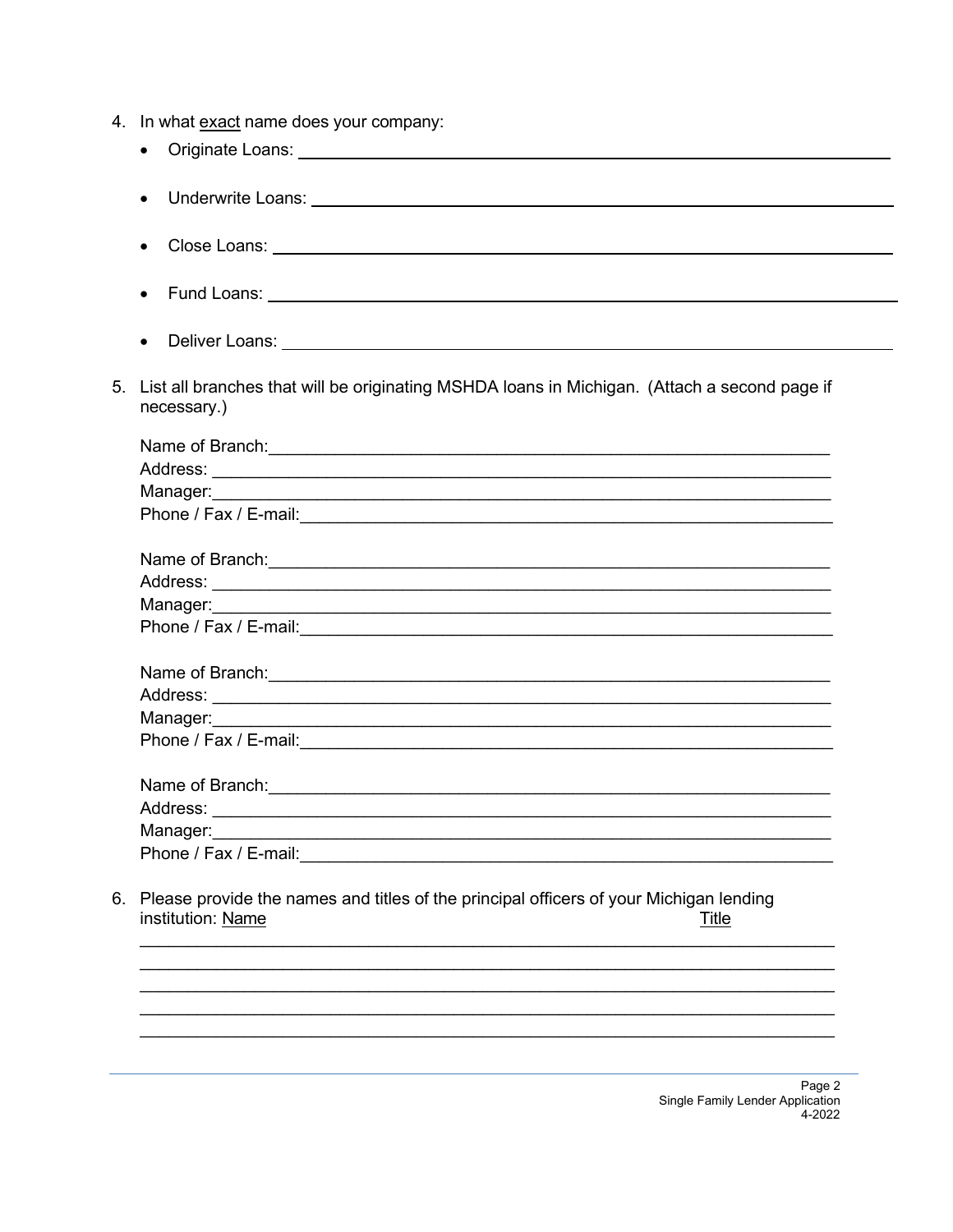7. Please indicate approximate annual originations:

| <b>FHA</b>      |  |
|-----------------|--|
| VA              |  |
| <b>RHS</b>      |  |
| Conventional \$ |  |

- 8. Does your company have a net worth of at least \$250,000? ☐ Yes ☐ No
	- *Submit a copy of your most recent available audited financial statements.*
- *9.* Does your company have errors and omissions insurance coverage of at least \$300,000? ☐ Yes ☐ No
	- *Submit most recent copy of errors and omissions insurance coverage.*
- *10.* Does your company have fidelity bond insurance coverage of at least \$300,000?  $\Box$  Yes  $\Box$  No
	- *Submit most recent copy of fidelity bond insurance coverage.*
- 11. Are you presently licensed or registered under the Michigan Mortgage Brokers, Lenders, and Servicers Licensing Act (MCLA 445.1651 *et seq*.)? ☐Yes ☐No
	- If Yes, please submit a copy of your license or registration.
	- If No, please describe the exemption that applies to you:
- 12. Is your company a Michigan Corporation? ☐Yes ☐No
	- If Yes, include an original certified copy of your filed articles of incorporation, together with an original good standing certificate, both dated within thirty (30) days of the date of this application.
	- If No, attach an original certified copy of your articles of incorporation filed in the state of your incorporation, together with an original certified copy of your Certificate of Authority to Transact Business in Michigan, both dated within thirty (30) days of the date of this application **OR** an original certified copy of your articles of incorporation filed in the state of your incorporation together with evidence from the primary federal regulator with whom you are approved.